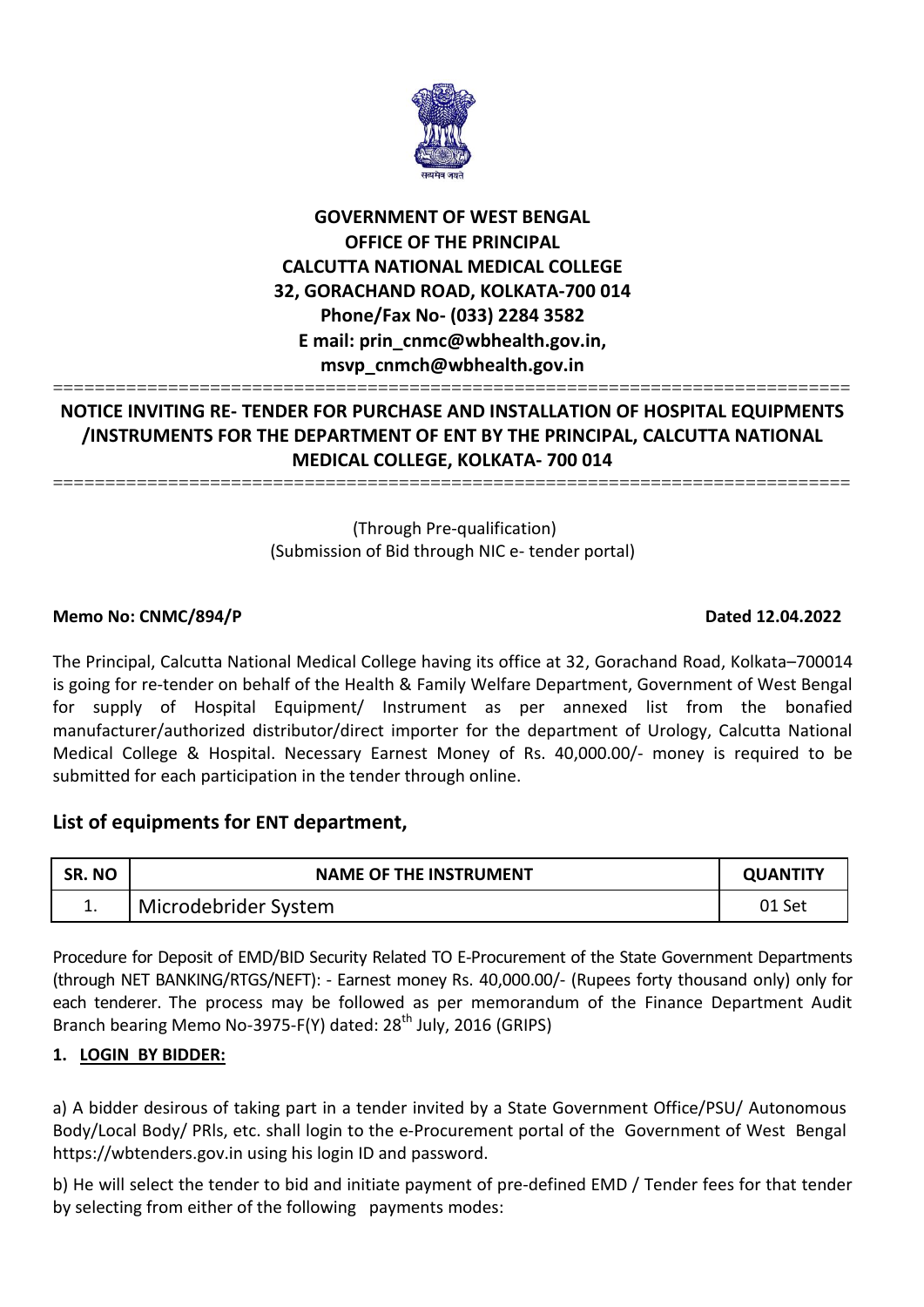- i. Net banking (any of the banks listed in the ICICI Bank Payment gateway) in case of payment through ICICI Bank Payment Gateway;
- ii. RTGS/NEFT in case of offline payment through bank account in any Bank

## **2. PAYMENT PROCEDURE:**

## **a) Payment by Net Banking (any enlisted bank) through ICICI Bank Payment Gateway**

i. On selection of net banking as the payment mode, the bidder will be directed to ICICI Bank Payment Gateway webpage (along with a string containing a Unique ID) where he will select the Bank through which he wants to do the transaction.

ii. Bidder will make the payment after entering his Unique ID and password of the bank to process the transaction.

iii. Bidder will receive a confirmation message regarding success /failure of the transaction.

iv. If the transaction is successful, the account paid by the bidder will get credited in the respective pooling account of the State Government /PSU /Autonomous Body/Local Body /P.R.I.s, etc maintained with the Focal Point Branch of ICICI Bank at R.N. Mukherjee Road, Kolkata for collection of EMD/Tender Fees.

v. If the transaction is failure, the bidder will again try for payment by going back to the first step.

## **b) Payment through RTGS/NEFT**

i) On selection of RTGS/NEFT as the payment mode, the e-Procurement Portal will show a pre-filled challan having details to process RTGS/NEFT transaction.

ii) The bidder will print the challan and use the prefilled information to make RTGS/NEFT payment using his bank account.

iii) Once payment is made, the bidder will come back to the e- procurement portal after expiry of a reasonable time to enable the NEFT/ RTGS process to complete, in order to verify the payment made and continue the bidding process.

iv) If verification is successful, the fund will get credited to the respective Pooling Account of the State Government / PSU/Autonomous Body/Local Body/ PRIs etc. maintained with the focal point branch of ICICI Bank at R.N. Mukherjee Road, Kolkata for collection of EMD /Tender Fees.

v) Hereafter, the bidder will go to e-Procurement Portal for submission of the bid.

vi) But if the payment verification is unsuccessful, the amount will be returned to the bidder's account.

## 3**. Refund/ Settlement Process.**

i) After opening of the bids and technical evaluation of the same by the tender inviting authority through electronic processing in the e-payment portal of the State Government, the tender inviting committee will declare the status of the bids as successful or unsuccessful which will be made available, along with the details of unsuccessful bidders, to the ICICI Bank by the e procurement portal through web services.

ii) On receipt of the information from the e procurement portal, the bank will refund, through an automated process, the EMD of the bidders disqualified at the technical evaluation to the respective bidders' bank account from which they made payment transaction. Such refund will take place within T+2 bank working days where T will mean the date on which information on rejection of bid is uploaded to the e procurement portal by the tender inviting authority.

iii) Once the financial bid evaluation is electronically processed in the e- procurement portal, EMD of the technically qualified bidders other than that of L1 and L2 bidders will be refunded, through an automated process, to the respective bidder's bank account from which they made the payment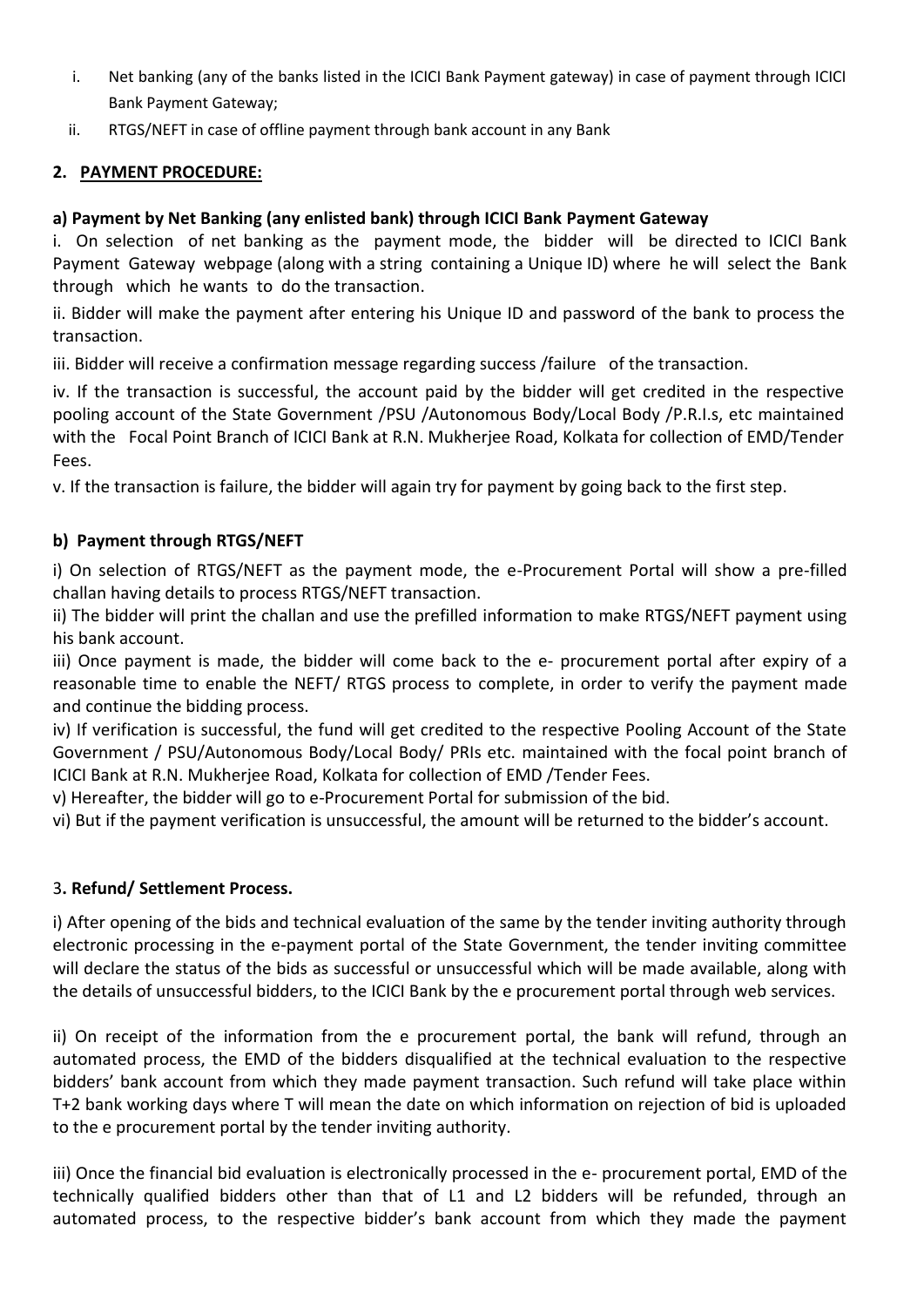transaction. Such refund will take place within T+2 bank working days where T will mean the date on which information on rejection of bid is uploaded to the e procurement portal by the tender inviting authority. However, L2 bidder should not be rejected till the LOI process is successful.

iv) If the L1 bidder accept the LOI and the same is processed electronically in the e- procurement portal, EMD of the L2 bidder will be refunded through an automated process, to his bank account from which he made the payment transaction. Such refund will take place within T+2 bank working days where T will mean the date on which information on Award of contract (AOC) to the L1 bidder is uploaded to the eprocurement portal the tender inviting authority.

v) As soon as the L1 bidder is awarded the contract (AOC), and the same is processed electronically in the e- procurement portal –

a) EMD of the L1 Bidder of the tenders of the State Government Offices will automatically get transferred from the Pooling account to the State Government Deposit Head' 8443-00-103-001-07' through GRIPS along with the bank particulars of the L1 bidder.

b) EMD of the L1 bidder for the tenders of the State,/PSU/Autonomous Bodies/ Local Bodies/ PRIs etc. will automatically get transferred from the pooling account to their respective linked bank accounts along with the bank particulars of the L1 bidder.

In both the above cases, such Transfer will take place within T+1 bank working days where T will mean the date on which the award of contract (AOC) is issued.

vi) The bank will share the details of GRN No. generated on successful entry in GRIPS with the eprocurement portal for updation.

vii) Once the EMD of L bidder is transferred in the manner mentioned above ,Tender fees, if any, deposited by the bidders will be transferred electronically from the pooling account of the Government Revenue Receipt Head "0070-60-800-013-27" through GRIPS for Government Tenders and to the respective linked bank accounts for State/ PSU/Autonomous Body/Local Body/ PRIs etc. Tenders.

viii) All refunds will be made mandatorily to the bank account from which the payment of EMD and tender fees (if any) were initiated

## **4. General Instructions:**

In the event of e-filing, intending bidder may download the tender documents free of cost from the website: https://wbtenders.gov.in directly with the help of Digital Signature Certificate & necessary earnest money may be submitted as per above mentioned procedure.

## **5. Submission of bids:**

Both Technical bid and Financial Bid are to be submitted concurrently duly digitally signed by the authorized signatories in the website *[https://wbtenders.gov.in](https://wbtenders.gov.in/)*. All papers must be submitted in English language.

## **6. Time Schedules for the e-tender (Re-tender) :**

THE TIME SCHEDULE FOR OBTAINING THE BID DOCUMENTS, PRE BID MEETINGS, REGISTRATION WITH THE TENDERING AUTHORITIES, THE SUBMISSION OF BIDS AND OTHER DOCUMENTS ETC. WILL BE AS PER THE LIST PROVIDED IN CLAUSE NO 24 AS GIVEN BELOW.

## **7. ELIGIBILITY FOR QUOTING:**

Principal manufacturer (inside or outside of West Bengal) or their authorized distributor, direct importers holding valid import license, state based PSUs & State based other manufacturing units whose average annual turnover for last three financial year is more than Rs. 3.00(Three) crore (more than Rs. 1.50 crore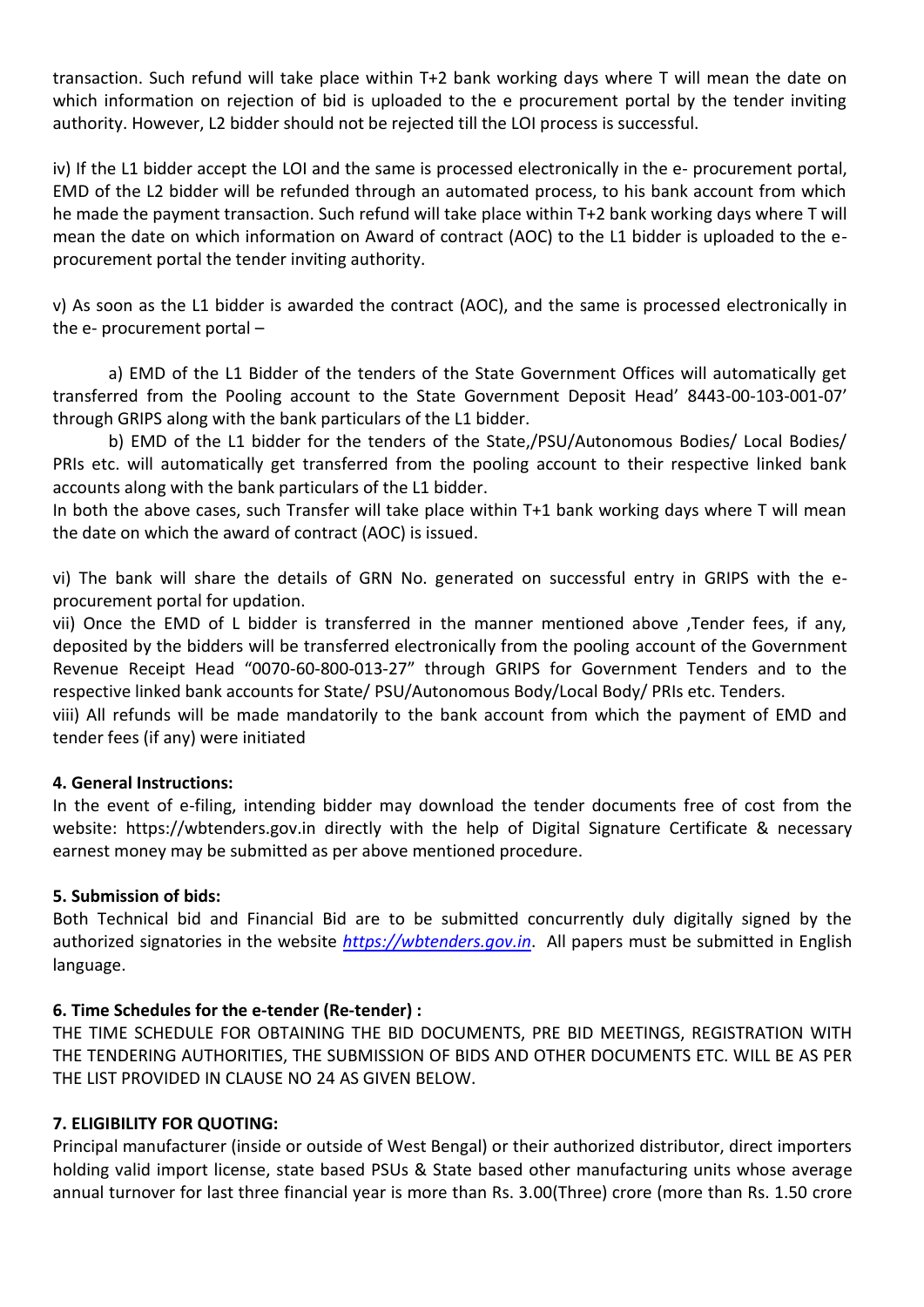in case of authorized distributor) & S.S.I unit registered in West Bengal whose average annual turnover for last three financial year is more than Rs. 50 (fifty) lakhs, are only eligible to participate in the tender. Average annual turnover rate should be mentioned separately

## **8. SUBMISSION OF THE TENDERS:**

The tender is to be submitted in a two Bid System.

[A] Technical Bid:

(a). Statutory Cover Containing the following documents:

1. COVER "A":

## **"BID A": PART I**

## (SINGLE FILE MULTIPLE PAGE SCANNED)

Essential Requirements of the Tendering Firm for participation" shall contain all papers related to the essential requirements of the Tenderer for participation in the tender viz.

| A | Submission of online EMD prescribed                                                    |
|---|----------------------------------------------------------------------------------------|
| B | CHECK LIST in the prescribed format                                                    |
|   | Application in the prescribed format given in Annexure I                               |
| D | Authorization letter of signatory from Company in Annexure II                          |
|   | Authorization letter of Distributor/Importer from Manufacturer Company in Annexure III |
|   | Copy of Agreement between manufacturer & the importer in Annexure IV                   |
|   |                                                                                        |

## **"BID A": PART II**

TECHNICAL SPECIFICATIONS OF THE ITEMS IN THE GIVEN FORMAT IN PDF.

### 2. COVER "B":

## **NON-STATUTORY/ MY DOCUMENTS Containing the following documents:**

| SI        | Category       | <b>Sub Category</b>           | <b>Sub Category Description</b>                                           |
|-----------|----------------|-------------------------------|---------------------------------------------------------------------------|
| Α.        | Certificates   | A1. Certificates              | PAN Card of the authorized signatory                                      |
|           |                |                               | Professional Tax Registration certificate                                 |
|           |                |                               | GST registration certificate (Latest tax-clearance certificate -<br>Date) |
|           |                |                               | GST registration certificate of the State                                 |
|           |                |                               | GST clearance Certificate - (Latest) - date                               |
|           |                |                               | Pollution Control Board Clearance Certificate                             |
| <b>B.</b> | <b>COMPANY</b> | <b>B1. COMPANY DETAILS</b>    | <b>Trade License</b>                                                      |
|           | <b>DETAILS</b> |                               | Registration with Registrar of Companies                                  |
| C.        | CREDENTIAL     | C1: Credential 1              | Affidavit for No conviction                                               |
|           |                |                               | Certificate of country of origin relating to the Equipment                |
|           |                |                               | /Instrument                                                               |
|           |                |                               | Export-Import license with IEC Code (for Importer)                        |
|           |                | C <sub>2</sub> : Credential 2 | <b>Manufacturing License</b>                                              |
|           |                |                               | Manufacturer's Guarantee                                                  |
|           |                |                               | Test Report from the leading Test House                                   |
|           |                |                               | Quality Assurance certificate of the Equipment/Instrument.                |
|           |                |                               | <b>LIST OF PURCHASERS</b>                                                 |
|           |                |                               | Credential certificate from Purchasers                                    |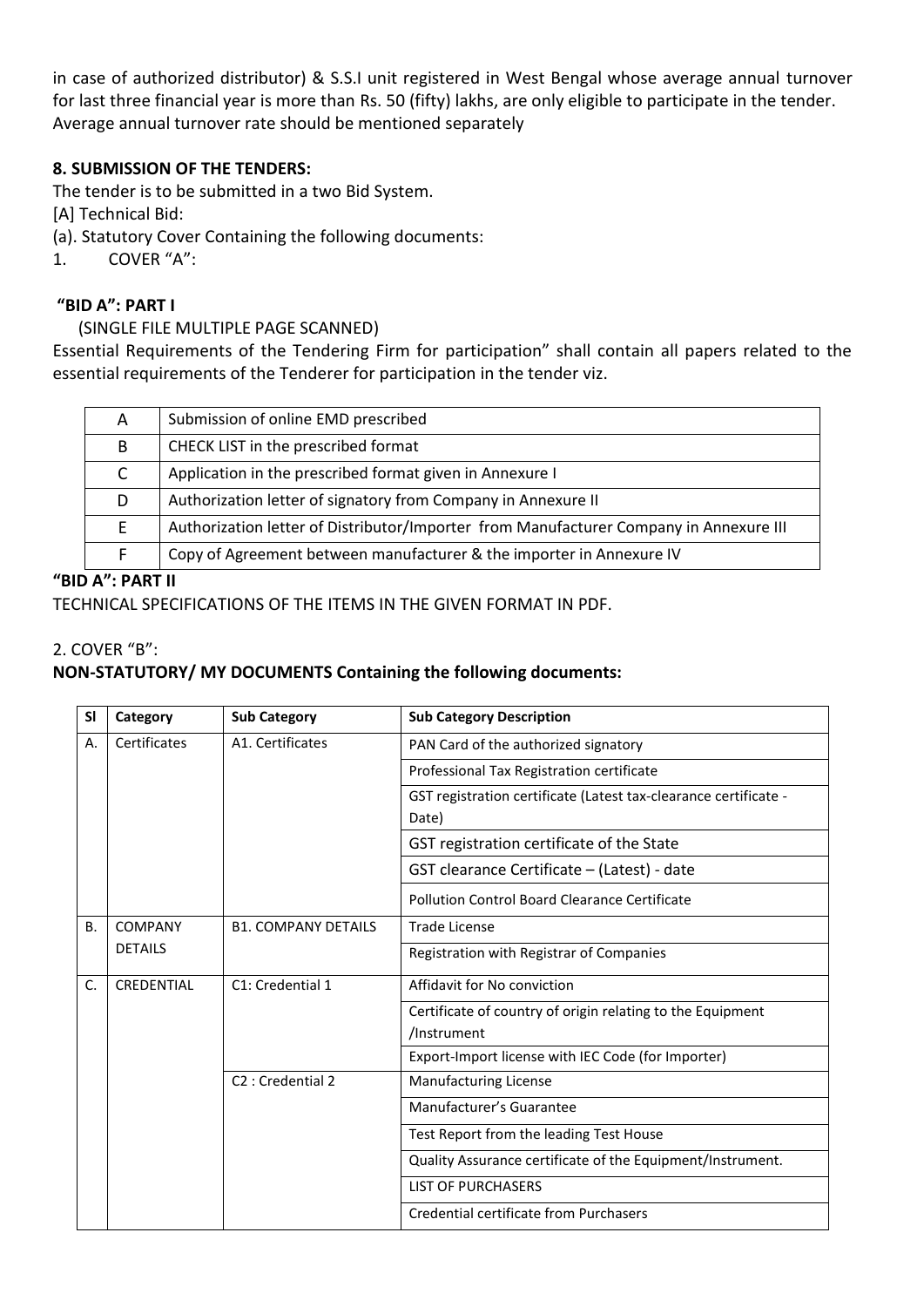| D.                 | <b>FINANCIAL</b> | <b>PAYMENT CERTIFICATE 1</b>      | Income Tax Returns submitted for the last three years  |
|--------------------|------------------|-----------------------------------|--------------------------------------------------------|
| <b>INFORMATION</b> |                  |                                   | GST Returns (of the last quarter)                      |
|                    |                  | D1. P/L & BALANCE<br><b>SHEET</b> | 1. P/L & Balance sheet for the last three years        |
|                    |                  | Banker's Certificate              | Banker's certificate from a schedule bank for solvency |

The Brochure /Testimonials of the equipment /instrument should be submitted along with the hard copy documents for examination of tender selection committee/ purchase committee

## [B] FINANCIAL BID "B":

## (i) **BOQ for INR (in excel sheet)**

The folder as "Financial Bid" shall contain base price of the equipment/Instrument with 3 (three) years on-site comprehensive Warranty in Indian currency including cost of insurance, packing, freight charges, delivery charges, testing charges, incidental charges, if any and cost of the installation of the Instrument but excluding of GST, Entry tax, Cess and other Govt. taxes (if any) to be shown separately in the Bill of Quantities.

The  $L_1$  will be determined only on Base rate with 3 (three) years comprehensive on-site warranty including cost of insurance, packing, freight charges, delivery charges, testing charges and incidentals if any. The appropriate % of GST, Entry tax, Cess or other taxes as claimed by the bidder would be applicable as per prevailing Govt. order.

The tenderers are required to submit the hard copies of Bid A along with the Brochure of the Equipment/instrument as per schedule more clearly described in the time line vide clause 21 along with submission of online EMD prescribed. Submission of hard copy of Bid A to the office of the Principal, Calcutta National Medical College (CNMC) is for reference only while examining the technical bid on line and will not be treated as substitute for on line submission. However, Brochure/testimonials of the equipment are to be enclosed separately with the hard copy of Bid A for examination. Submission of hard copy of Bid B is totally prohibited and only be submitted through on line through NIC portal.

## **9. Evaluation of the tenders**

During the tender evaluation process on line, the "Bid A" will be opened first. Those Tenderer who have qualified the essential & other requirements will be identified for giving demonstration of the equipment. After demonstration the qualified tenderer will be identified and only their "Bid B" i.e. financial bid will be opened. The "Bid B" of those Tenderer failing to meet the technical & other requirements of participating in the tender will not be opened and be rejected. The Tenderer offering the item found suitable and as being as per the tender specifications will only be selected.

The Tenderer who have been so identified to have been technically suitable in the context of above will be deemed to have passed the test of essential and other requirement of the quoted item or items.

## **Demonstration centre must be within India preferably within West Bengal.**

The "Bid B" (Financial Bids) of only these tenderers passing the essential and other requirement test will be opened then subject to verification of hard copies of the audited balance sheet and Profit & Loss Accounts of the tenderer for the last three years.

If found suitable in the context of above pre qualification etc, the Tenderer quoting the lowest rate in the base price with 3 (three) years comprehensive on-site warranty will be considered as successful.

## *10. RATE:*

The price is to be quoted in Indian Rupees with cost of 3 (three) years on-site comprehensive warranty including cost of insurance, packing, forwarding, freight charges, delivery charges, testing charges,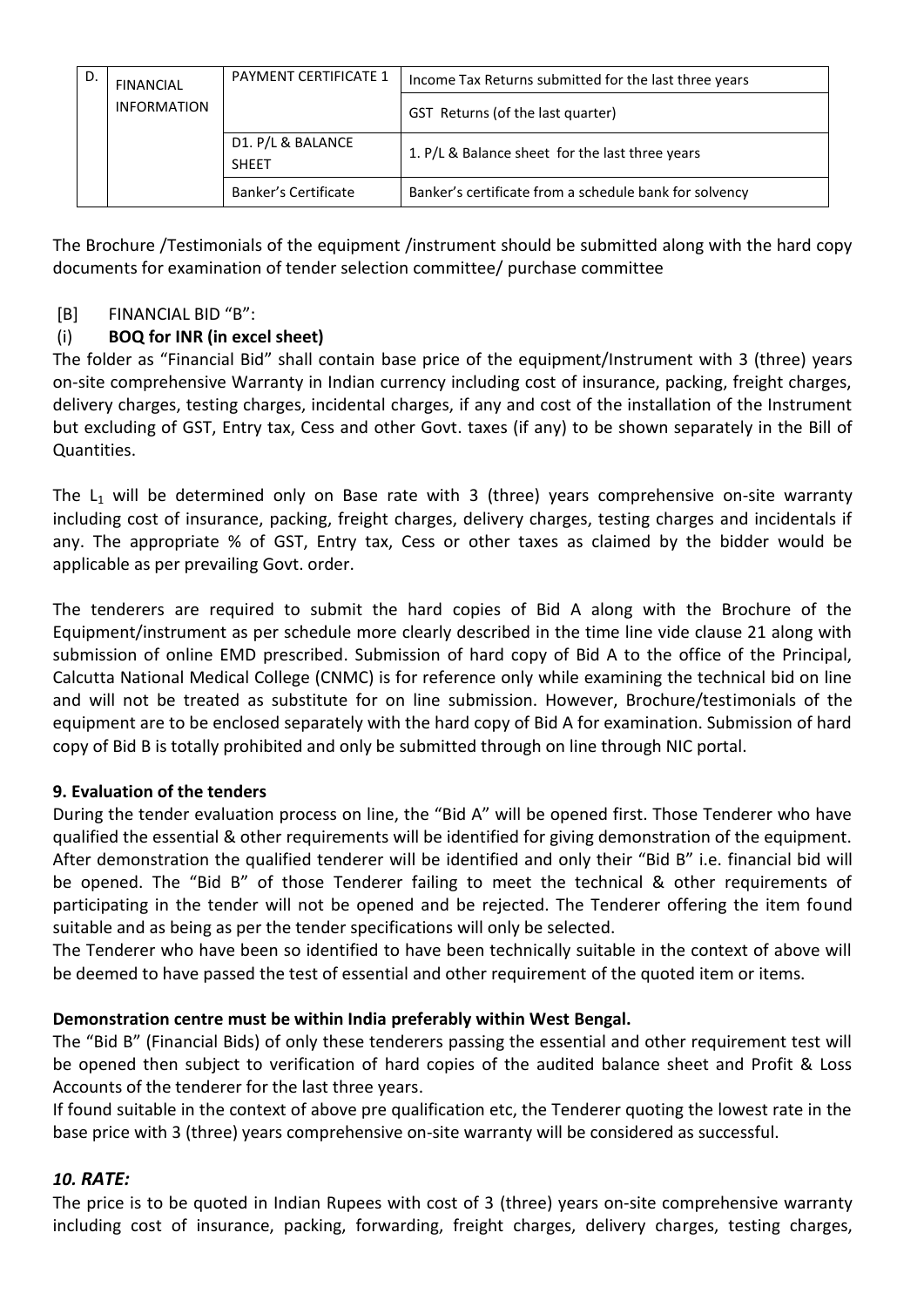incidental charges, if any and installation of the instrument. The instrument is to be transported in such packaging so that there is no damage to the primary packaging during the transportation process. GST, Excise Duty, Entry Tax & Cess etc. which shall be quoted separately in the template for Bill of Quantities (BOQ). Percentage of Excise Duty, CESS etc, and Percentage of GST is required to be mentioned in the appropriate Column of the template for Bill of Quantities. The cost of CAMC for next five years is to be quoted separately in the BOQ for the equipment including all accessories & ancillaries as given in the specification

## *11. ORDER & SUPPLY:*

Orders for the supply of the approved products will be placed with the successful tenderers after the execution of the agreements. The successful tenderer will have to supply within the specified time schedule that had been assured at the time of selection as supplier.

## *12. WITHDRAWAL/CANCELLATION & PURCHASE POLICY OF TENDERING AUTHORITY:*

- a) The tendering authority reserves the right to withdraw any item from the tender at any stage. The selection of such item, if already made in favour of any Tenderer, shall be treated as cancelled.
- b) The tendering authority reserves the right to reject or accept any tender or part thereof at any stage or to split any tender without assigning any reason. Withdrawal of tender or any revision after submission of tender by the Tenderer will not be allowed.
- c) The tendering authority reserves the right to accept or reject any tender, in part or in full, without assigning any reason.
- d) Purchase will, however be made following the existing purchase policy of the Govt of West Bengal and its amendment(s) made from time to time. The purchase policy of the State Government as provided in the West Bengal Financial Rules, the policy of price preference in particular incorporated under Notification No. 10500-F dated 19.11.04 should be observed in considering the tenders.

## **13. Spare Parts**

On being selected, the L<sub>1</sub> Bidder will undertake that supplies of necessary maintenance equipment and spare parts will be made available for all items/equipments and the complete system for at least five years on a continuing basis. However, this does not relieve the supplier of any warranty obligations under the contract.

## **14. GUARANTEE / WARRANTY PERIOD:**

The Tenderers must Quote Basic Rate along with 3 (three) Years Comprehensive on Site Warranty of Entire System (Including All Spares & Labour) from the date of completion of the satisfactory installation.

**15. AFTER SALE SERVICE:** Confirmation Letter for "After Sales Service" during the entire period of equipment Lifespan from the date of installation and fully equipped Service Centre in Kolkata. Life Span should be mentioned.

## **16. Delivery, Installation and Commissioning:**

- a) Delivery of the goods at the purchaser's premises shall be completed by the Supplier in accordance with the terms specified by the purchaser. The installation, testing and commissioning of the proposed system shall be completed in accordance with the order.
- b) In case of distributor, the firm should be direct distributor from the principal's. The sub-distributor or authority by distributor will not be accepted at all.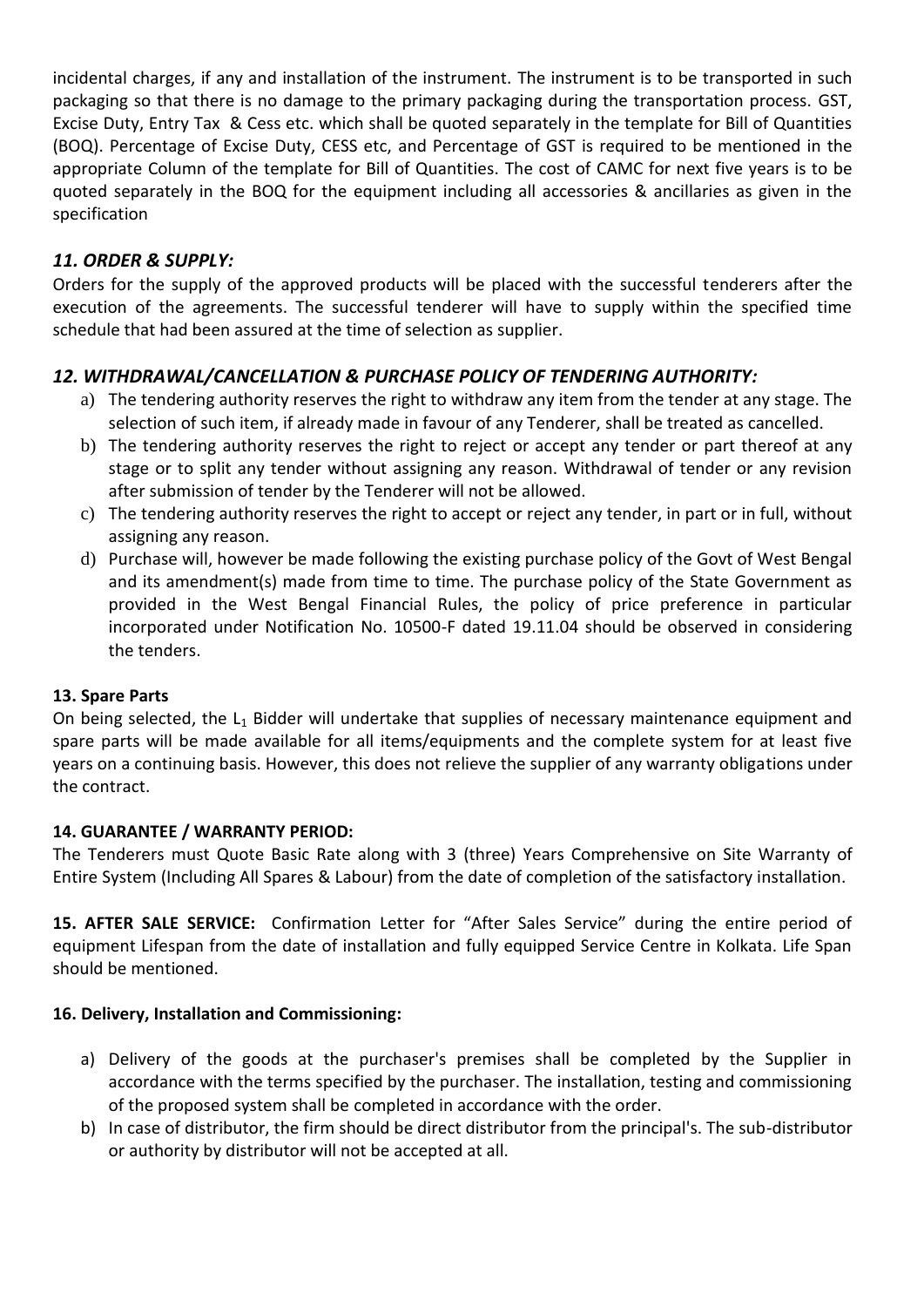## **17. SPECIAL TERMS AND CONDITIONS FOR TENDER SUBMISSION**

Quality assurance certification like ISO 9000 series or higher should be attached wherever applicable.

## **18. PENALTY CLAUSES-**

Penalty for Formation of Cartel or Furnishing of Fraudulent/Misleading Documents:

- i. If during the tender process or at any state during the validity of the tender period, it is found that a Tenderer(s) has formed a cartel in what so ever form or name to fix up the rates or suppliers to the detriment of the fairness of the tender process, penal measures shall be initiated by debarring him from joining in the tender and his earnest money will be forfeited straightaway and the firm will be blacklisted for a period of 3(three) years.
- ii. Similar penal measures shall also be initiated against those tenderers who have submitted false/ misleading/ fraudulent documents or made incorrect declarations. The penal measure will also include Forfeiture of Performance Bank Guarantee if enlisted as a supplier.

## **19. APPEAL:**

Appeal against the decision of the Principal, Calcutta National Medical College, West Bengal and to impose such a penalty will lie with the H&FW Dept. The Special Secretary/Secretary/Principal Secretary will be the appellate authority within the Department of Health & Family Welfare, Government of West Bengal. Before imposing any penalty as per clauses 15 the concerned supplier may appeal to the authority citing the proper reasons for non- imposing the penalty as stated.

#### **20. AGREEMENT:**

On a tender being accepted, intimation of acceptance will be forwarded to the Tenderer by Principal, Calcutta National Medical College. After communication of the same, the Tenderer will have to execute agreement in the prescribed form with the Principal, Calcutta National Medical College.

## **21**. **VALIDITY PERIOD OF AGREEMENT:**

The contract period will be for a period of two years which may be extended up to six months with prior approval of the tender selection committee of this teaching institution if necessary.

## **22. PERFORMANCE BANK GUARANTEE'**

The performance bank guarantee will be mandatory for all suppliers and will not be waived in any case. The successful tenderers shall be required to furnish the 'Performance Bank Guarantee'@ 3% of  $L_1$  rate per item for which the Tenderer has been selected as supplier & shall valid up to the completion of WARRANTY PERIOD.

#### **23**. **PAYMENT TERMS:**

Payment will be made through e payment system through ECS/RECS/RTGS after execution of due supply as ordered subject to:

- i. Submission of Performance Bank Guarantee in terms of Clause 19 and subject to penalty clause in terms of Clauses 15.
- ii. Supply of the materials as per specification as provided in the tender documents.
- iii. Successful matching of supplied materials with the technical specification of CNMC.
- iv. Supply of the materials within the supplied period as specified in the work orders.
- v. On being selected, the successful vendors will have to submit one application to the Accounts Officer, CNMC stating the name of the payee/ recipient, Bank account no with MICR code & IFSC code, of the payee/recipient for making e-payment.
- vi. No manual payment is allowed to be made as far as practicable.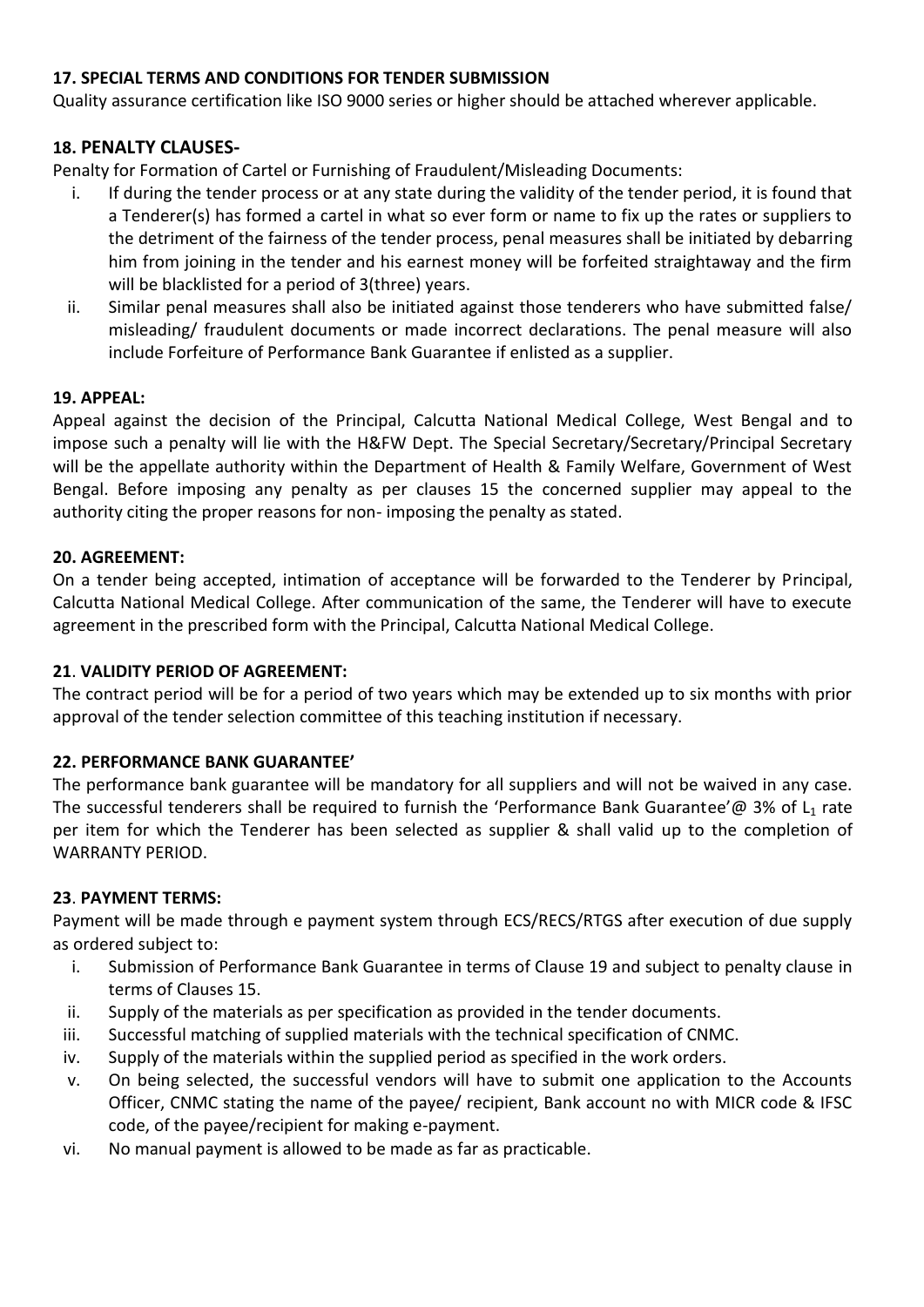#### **24. Dates & Information:**

| <b>SI</b> | <b>Items</b>                                                                                                                        | Publishing date(s)     |
|-----------|-------------------------------------------------------------------------------------------------------------------------------------|------------------------|
| 1.        | Date of uploading of N.I.T. Documents (online) from this end.                                                                       | 13.04.2022 at 5.00 PM  |
| 2.        | Documents download/sell start date (Online)                                                                                         | 13.04.2022 at 5.00 PM  |
| 3.        | Date of Pre Bid Meeting with the intending bidders at the office<br>chamber of the Principal, Calcutta National Medical College, 32 | 19.04.2022 at 3.00 PM  |
|           | Gorachand Road, Kolkata - 700 014                                                                                                   |                        |
| 4.        | Date of hoisting of documents at Departmental Website<br>(www.wbhealth.gov.in)                                                      | 13.04.2022             |
| 5.        | Bid Submission starting (On line)                                                                                                   | 20.04.2022 at 5.00 PM  |
| 6.        | Bid Submission closing (On line)                                                                                                    | 05.05.2022 at 3.00 PM  |
| 7.        | Last Date of submission of original copies                                                                                          | 05.05.2022 at 3.00 PM  |
| 8.        | Bid opening (Bid A) & Technical Evaluation                                                                                          | 10.05.2022 at 3.00 PM  |
| 9.        | Date of uploading list for Technically Qualified Bidder (online)<br>(Bid A)                                                         | Will be notified later |
| 10        | Date of Demonstration of Instrument                                                                                                 | Will be notified later |
| 11.       | Date of uploading list of Technically Qualified Bidder after<br>demonstration                                                       | Will be notified later |
| 12.       | Date for opening of Financial Proposal (Bid B) (Online)                                                                             | Will be notified later |
| 13.       | Date of uploading of list of bidders along with the approved rate                                                                   | Will be notified later |

**25. The Principal, Calcutta National Medical College, Kolkata** reserves the right to change the above schedule in case of any exigencies after putting up a notice in the Health Department, West Bengal website and notice board of this institution.

26. Bidders of concerned groups are requested to be present in the office chamber of the **Principal, Calcutta National Medical College, Kolkata** during their respective day of opening of technical and financial bid as per schedule or AS TO BE NOTIFIED LATER ON.

27. No objections in this respect will be entertained raised by any Bidder who will be present during opening of bid, or from any Bidder who will be absent at the time of opening of Financial Bid. No informal tenderer will be entertained in the Bid further.

28. During the scrutiny, if it come to the notice to tender inviting authority that the credential or any other paper found incorrect/ manufactured/ fabricated, that bidder would not allowed to participate in the tender and that application will be out rightly rejected without any prejudice.

29. The Tender Selection Committee reserves to right to cancel the N.I.T. due to unavoidable circumstances and no claim in this respect will be entertained.

27. The company which has been blacklisted during last five years by any Government Department/Agency will not be eligible for participation.

## **30. BENEFITS, CORRUPTION AND FRAUD:**

(a) The vendor warrants that it has not and shall not offer any direct or indirect benefit arising from or related to the performance of the contract or the award thereof to any representative, officials, employee, or any others engaged in the procurement process whether during the period the contract is in process or before or after the contract is over. The vendor acknowledges and agrees that any beach of this provision is a breach of an essential term of the contract as specified.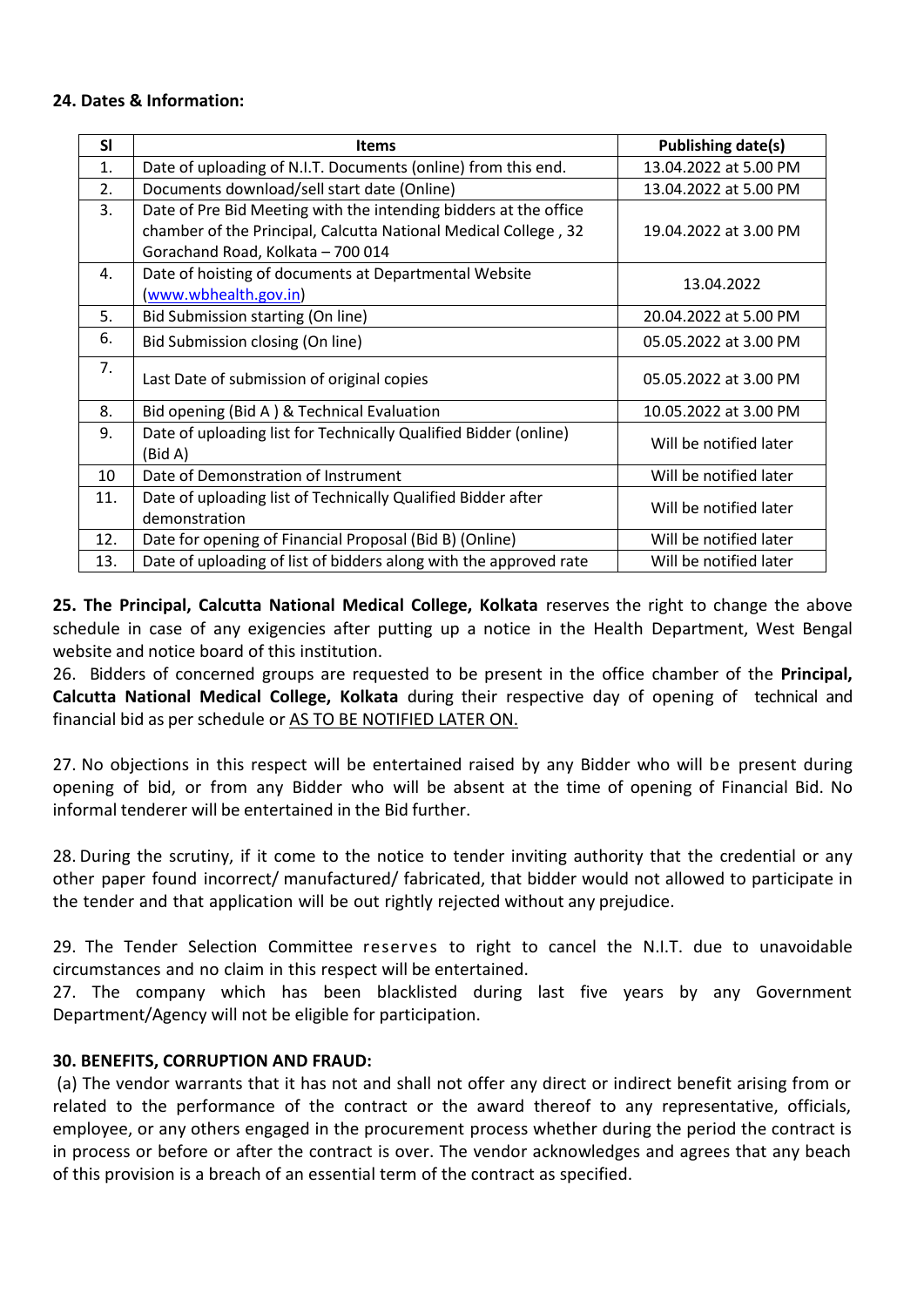(b) Corruption means the offering, giving, receiving or soliciting of, directly or indirectly, anything of value to influence the action of any official, employee or agent or any organization engaged in the selection process or in the execution of the contract.

(c) Fraud means a misrepresentation or omission of facts in order to influence the selection process or the execution of the contract.

#### **31. ARBITRATION:**

Except for a dispute in connection with termination in which respect the decision of the authority shall be final, any dispute between the parties arising out of or relating to this agreement which cannot be resolved through good faith negotiation shall be settled in arbitration in accordance with the provisions of the Arbitration Act. The arbitration hearing shall be held in Kolkata only. The award of the arbitrator (s) shall be binding on both the parties. The cost of arbitration shall be borne by the respective parties.

#### **30. COURT OF LAW:**

In case of any dispute in between the parties, the matter will be settled in appropriate Court of Law within Kolkata Jurisdiction.

#### **31. Address For Communication:**

The Purchaser address for notice purpose is CALCUTTA NATIONAL MEDICAL COLLEGE 32, GORACHAND ROAD, KOLKATA-700014 PHONE -033-2284-4834 E-Mail- [prin\\_cnmc@wbhealth.gov.in,](mailto:prin_cnmc@wbhealth.gov.in) [msvp\\_cnmch@wbhealth.gov.in](mailto:msvp_cnmch@wbhealth.gov.in)

> **Principal Calcutta National Medical College**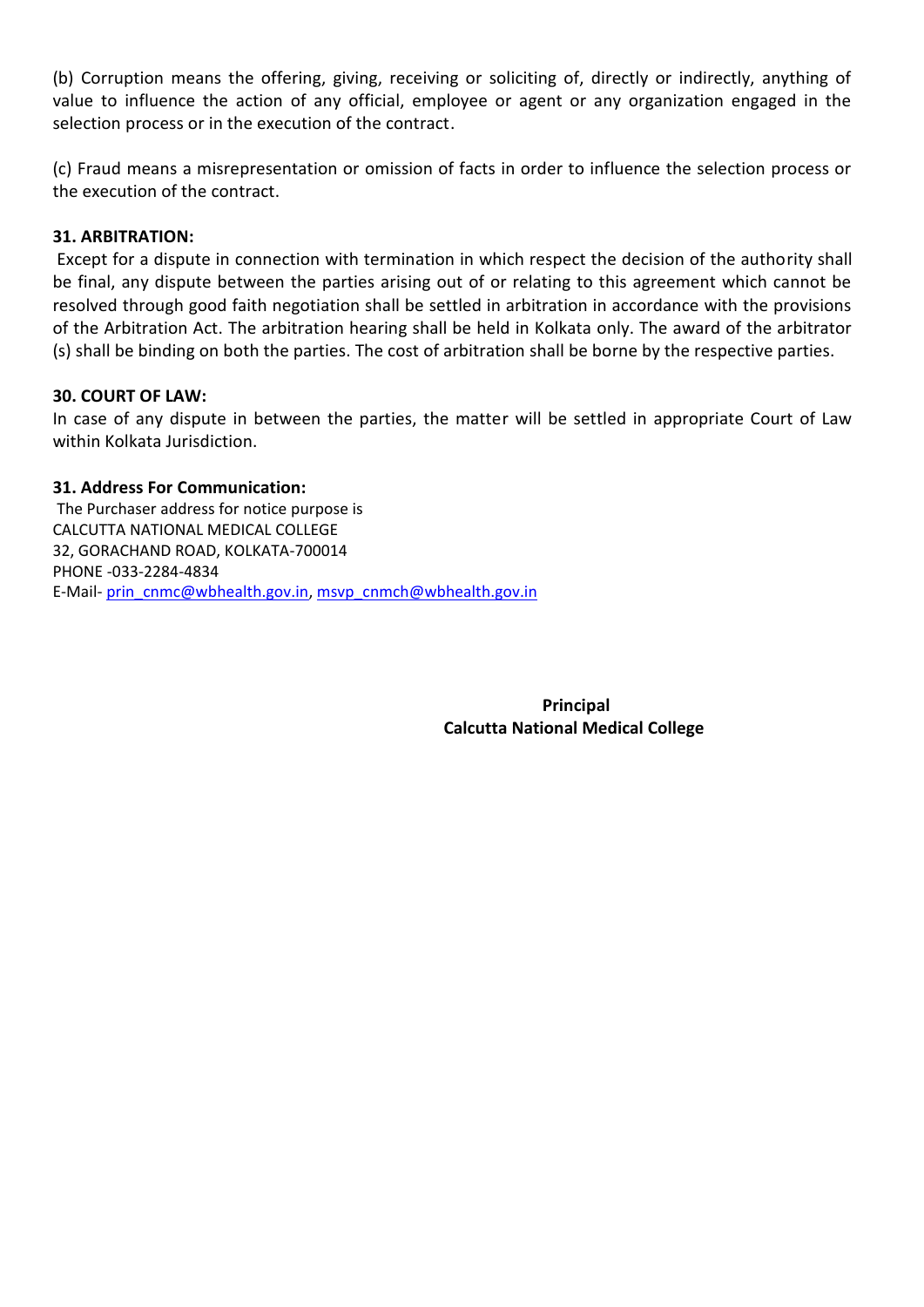### FORMAT FOR CHECK LIST

| SI             | <b>Items</b>                                                                                  | PI mark $\sqrt{}$ |                | Page<br>no |
|----------------|-----------------------------------------------------------------------------------------------|-------------------|----------------|------------|
| $\mathbf{1}$   | Application submitted in Annexure I                                                           | Yes               | N <sub>o</sub> |            |
| 2.             | Annexure II (Authorization letter of signatory from the<br>Company)                           | Yes               | No             |            |
| 3.             | Annexure III (Copy of authorization of the distributor from                                   |                   |                |            |
|                | the Company.                                                                                  | Yes               | N <sub>o</sub> |            |
| 4.             | Annexure-IV (Copy of Agreement between manufacturer<br>& the importer/authorized distributor) | Yes               | No             |            |
| 5              | <b>EPF/ESI Certificate</b>                                                                    | Yes               | No             |            |
| 6              | Pollution control board clearance                                                             | Yes               | No             |            |
| $\overline{7}$ | Quality assurance certificate                                                                 | Yes               | <b>No</b>      |            |
| 8              | Copy of PAN Card of the authorised signatory                                                  | Yes               | No             |            |
| 9              | Earnest money                                                                                 | Yes               | <b>No</b>      |            |
| 10             | Last 3 financial years' returns of Income Tax                                                 | Yes               | No             |            |
| 11             | GST returns of the last Quarters/ last months                                                 | Yes               | <b>No</b>      |            |
| 12             | Affidavit of non conviction affirmed before a Notary                                          |                   |                |            |
|                | public / First Class Judicial Magistrate / Executive                                          | Yes               | <b>No</b>      |            |
|                | Magistrate (affidavit sworn after 01.06.2015)                                                 |                   |                |            |
| 13             | Manufacturer's guarantee                                                                      | Yes               | <b>No</b>      |            |
| 14             | Test report from leading test house                                                           | Yes               | N <sub>o</sub> |            |
| 15             | Certificate about quality assurance                                                           | Yes               | No             |            |
| 16             | Banker's certificate from a schedule bank for solvency                                        | Yes               | No             |            |
| 17             | Confirmation of after sale service                                                            | Yes               | No             |            |
| 18             | Confirmation of Demonstration service                                                         | Yes               | No             |            |
| 19             | GST registration certificate (Latest tax-clearance<br>certificate - Date)                     | Yes               | No.            |            |
| 20             | GST registration certificate of the State                                                     | Yes               | <b>No</b>      |            |
| 21             | GST clearance Certificate - (Latest) - date                                                   | Yes               | <b>No</b>      |            |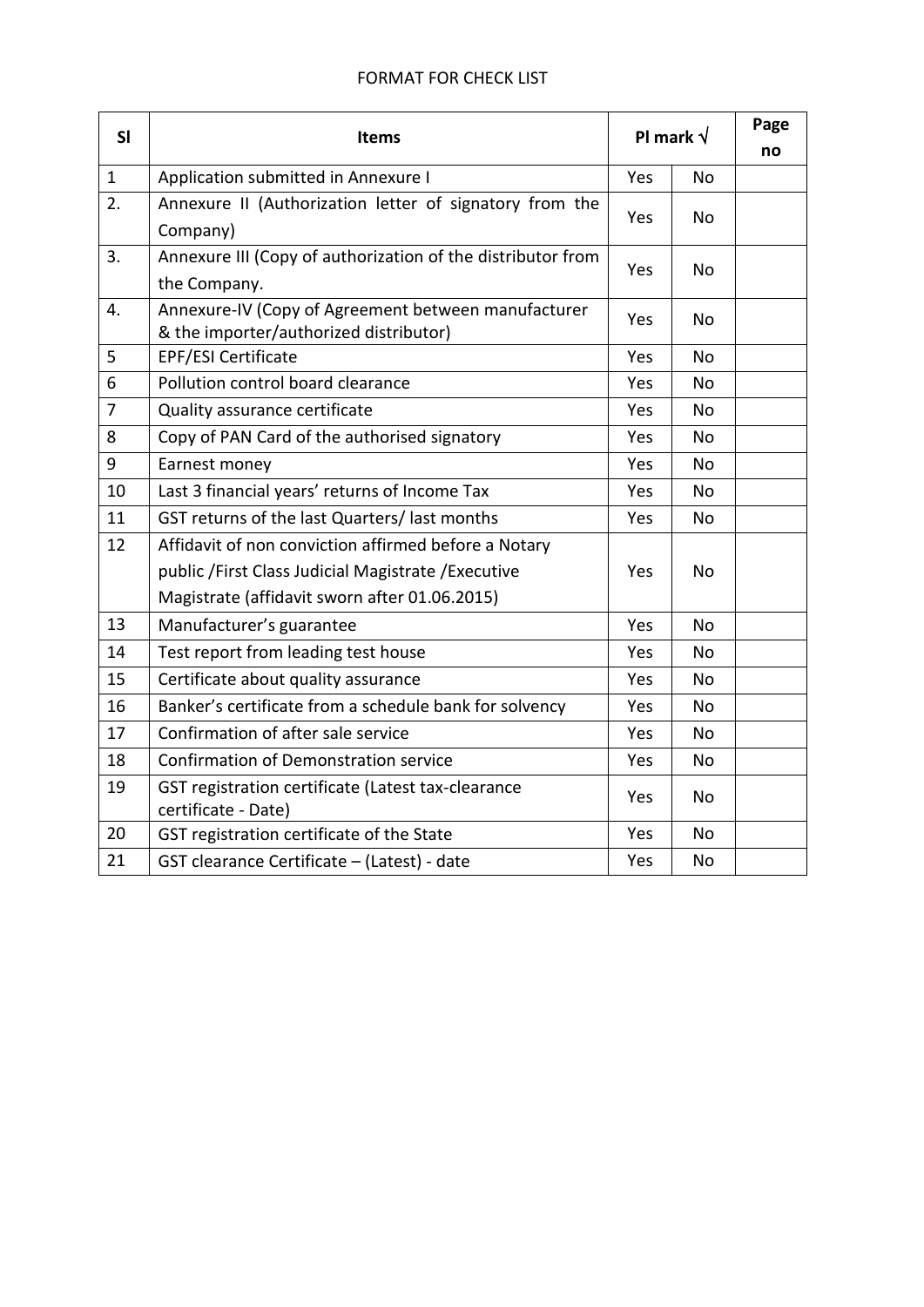#### Annexure I APPLICATION FORMAT

(To be furnished in the Company's official letter pad with full address and contact no etc)

To The Principal Calcutta National Medical College 32, GORACHAND ROAD, KOLKATA-700 014

*Sub:* NIT for Hospital Equipment/ Instruments for Calcutta National Medical College, Kolkata (CNMC) Re: CNMC Memo No …………………………………….. dated ……………………

Respected Sir,

Having examined the pre-qualification & other documents published in the N.I.T, I /we hereby submit all the necessary information and relevant documents for evaluation:

- 1. That the application is made by me /us on behalf of ……………………………………… In the capacity of……………………………………………..… duly authorized to submit the offer. The authorization letter from the Company is attached in Annexure II.
- 2. We accept the terms and conditions as laid down in the NIT mentioned above and declare that we shall abide by it for throughout the tender period.
- 3. We are offering rate for the following item /items and assured supply to the Calcutta National Medical College under Health & Family Welfare Department, Government of West Bengal as per Table-1 (Instruments Specification)
- 4. The copy of the authorization letter from the manufacturer is attached in annexure III
- 5*.* The *Copy* of Agreement between manufacturer & the importer /authorized distributor is attached in annexure IV
- 5. In the event of being selected, supply will be made within the stipulated period excepting the condition which is beyond our control.

6. We understand that:

(a) Tender Selection Committee/ Purchase committee of the CNMC/ H&FW Dept can amend the scope & value of the contract bid under this project.

(b) Tender Selection Committee/ Purchase committee of the CNMC/H&FW Dept reserves the right to reject any application without assigning any reason;

Date:

 Signature of applicant (Including title and capacity in which application is made) Contact no: Tele: Mobile: E Mail address: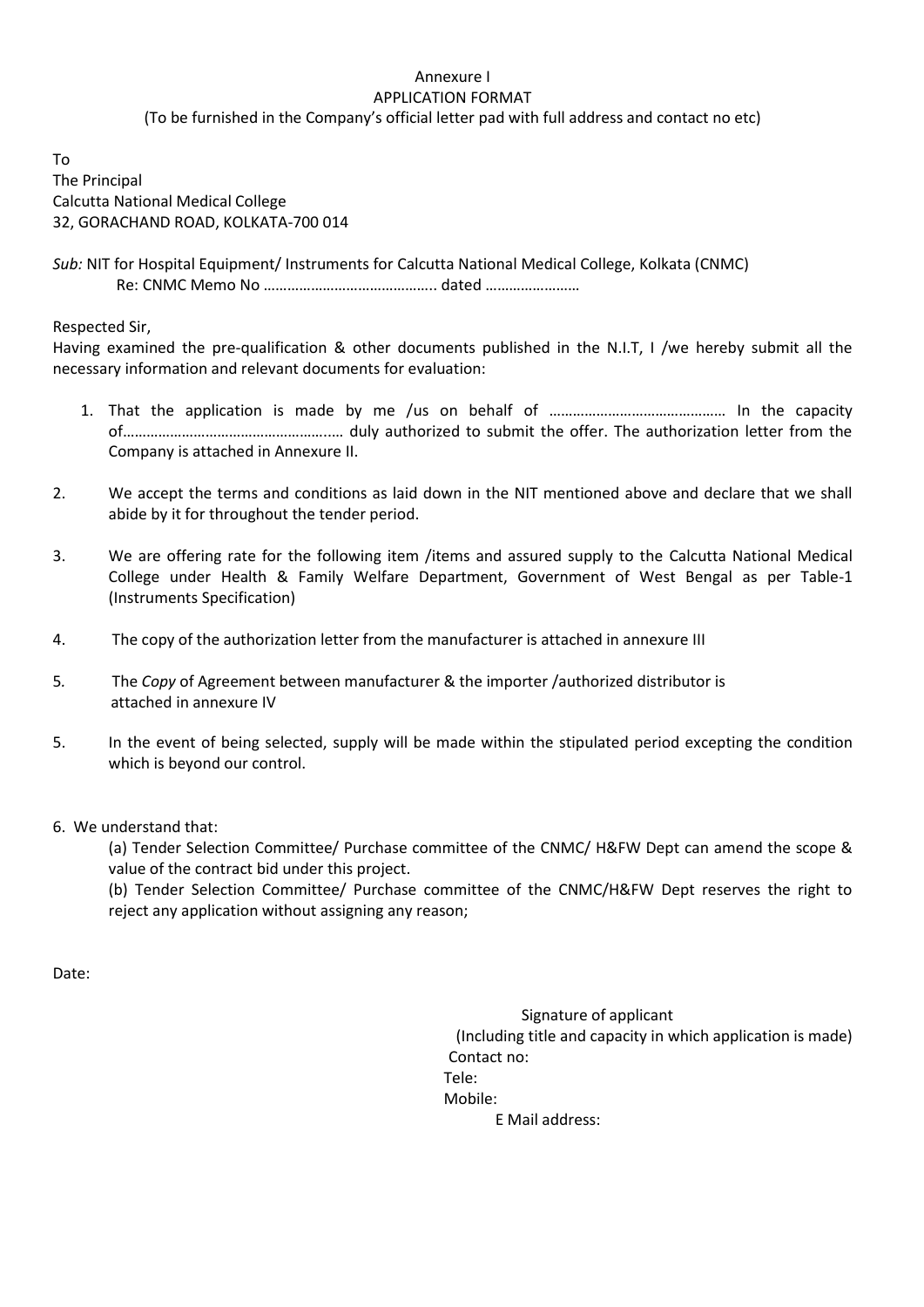#### **Annexure II**

Authorization letter from Company for authorized signatory who will upload the bid on behalf of the Company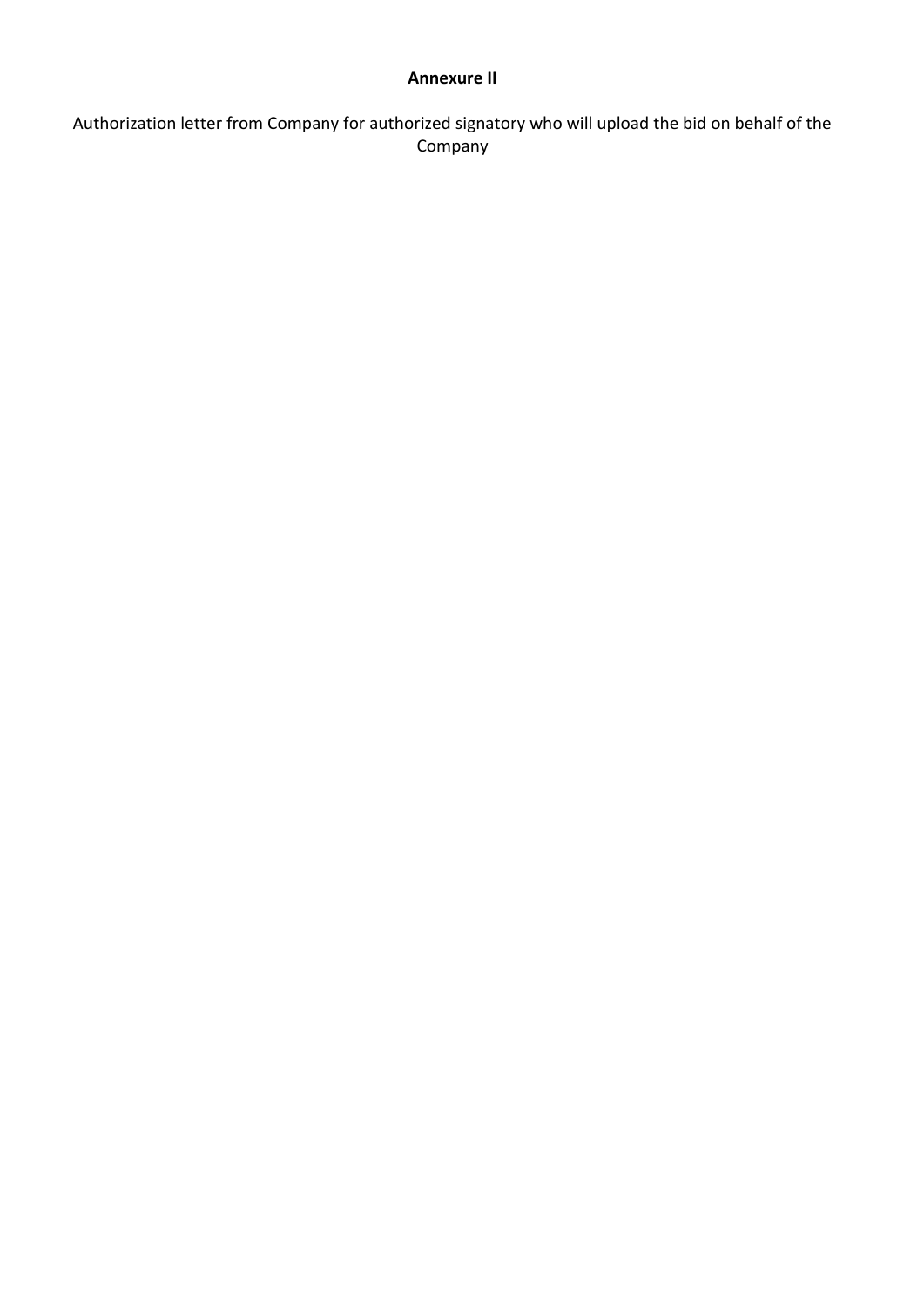#### **Annexure III**

Copy of authorization letter of the distributor/Importer from Manufacturer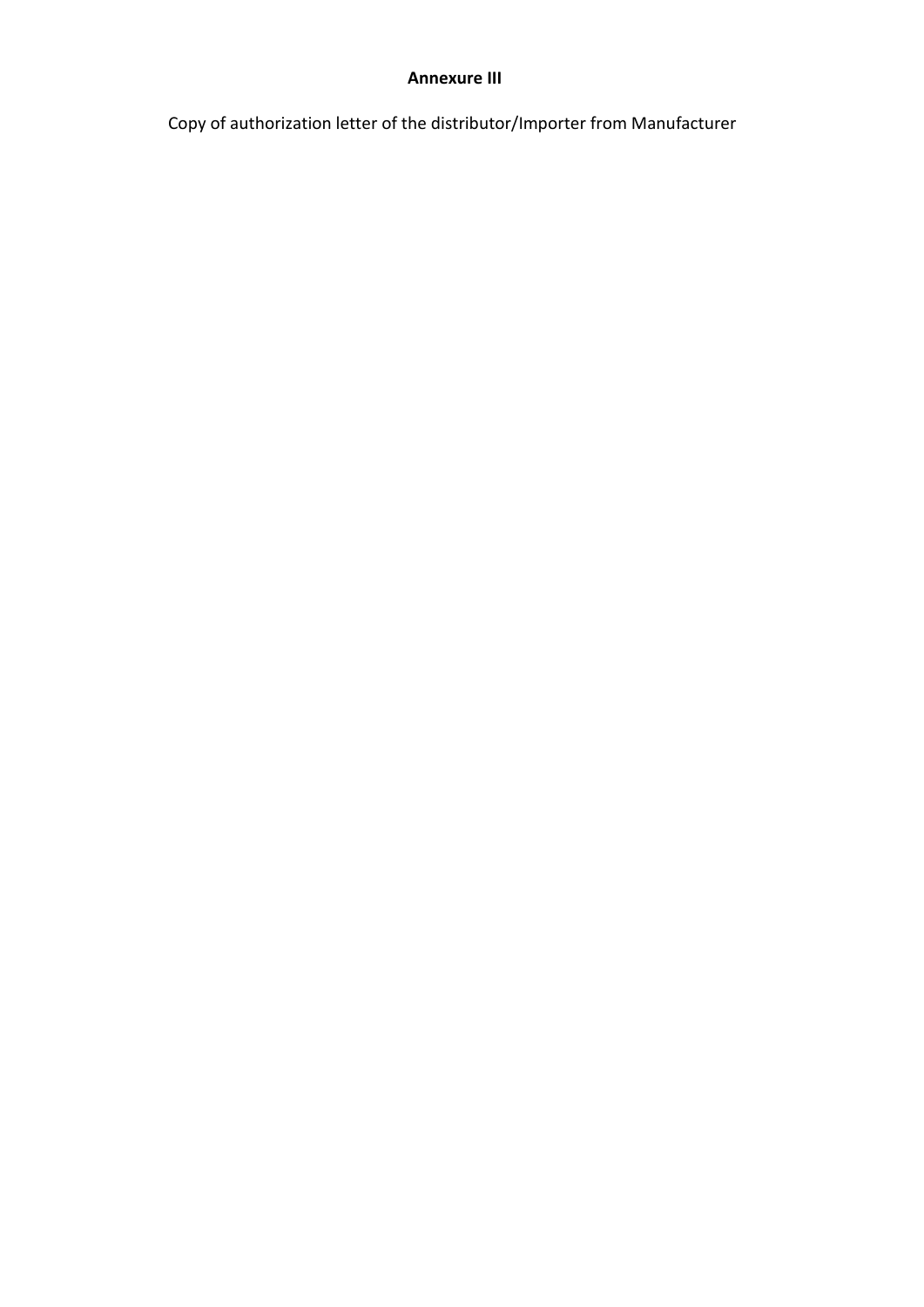#### **Annexure-IV**

Copy of Agreement between manufacturer & the importer/authorized distributor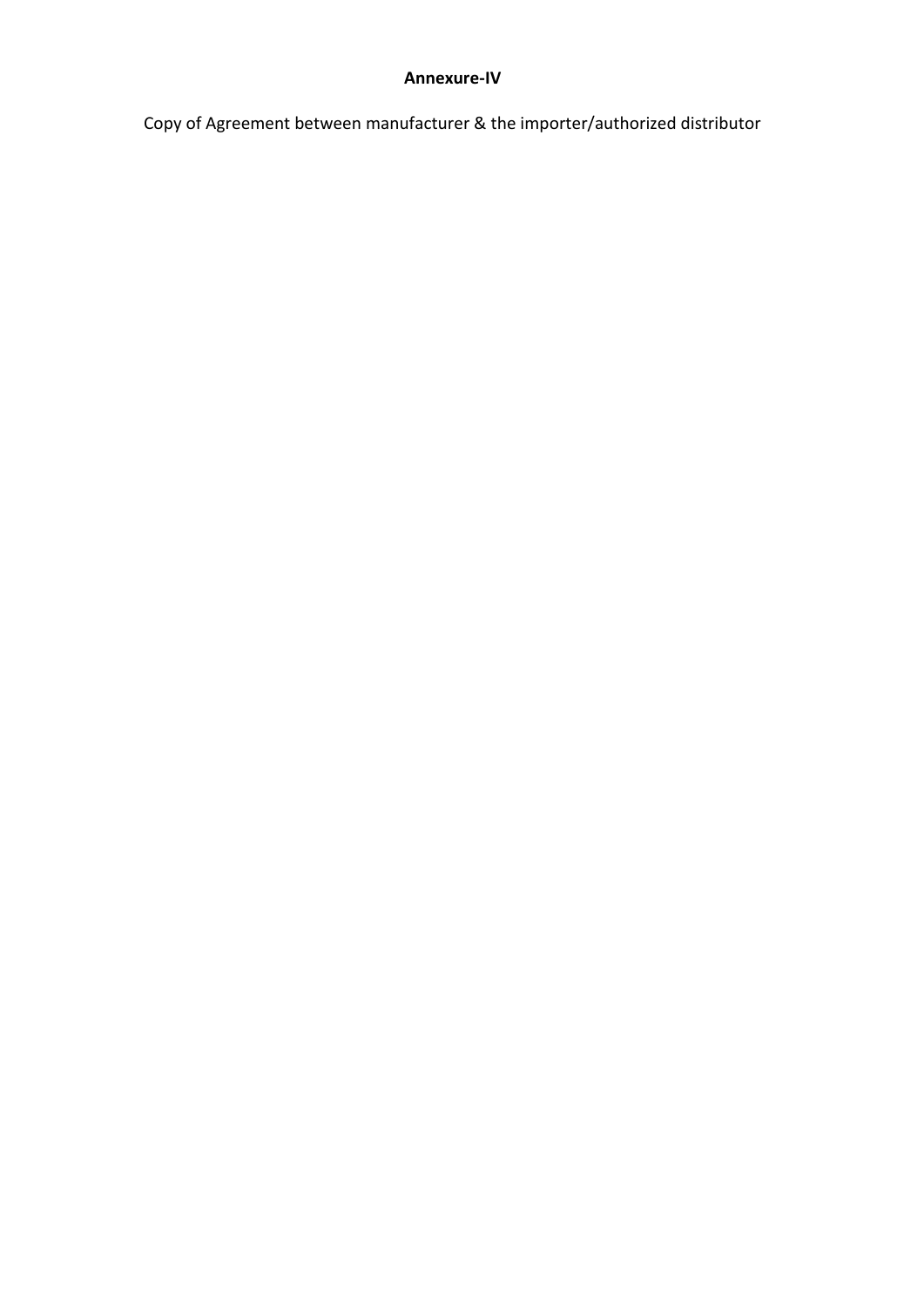|                  | <b>B. TECHNICAL SPECIFICATION OF INSTRUMENTS FOR MUCOR DEBRIDEMENT SURGERY</b>                                                                                                                   |     |                                                          |                                          |
|------------------|--------------------------------------------------------------------------------------------------------------------------------------------------------------------------------------------------|-----|----------------------------------------------------------|------------------------------------------|
| Sr.<br><b>No</b> | <b>Description</b>                                                                                                                                                                               | Qty | <b>Technical</b><br>Specification<br>quoted by<br>bidder | <b>Bidders</b><br>deviation, (if<br>any) |
| 1                | Wide Angle Straight Forward Telescope 0°, enlarged view, diameter 4 mm, length 18<br>cm, autoclavable. Fiber optic light transmission incorporated                                               | 1   |                                                          |                                          |
| 2                | Wide Angle Forward- Oblique Telescope 30°, enlarged view, diameter 4 mm, length 18<br>cm, autoclavable. Fiber optic light transmission incorporated                                              | 1   |                                                          |                                          |
| 3                | Wide Angle Forward- Oblique Telescope 45°, enlarged view, diameter 4 mm, length 18<br>cm, autoclavable. Fiber optic light transmission incorporated                                              | 1   |                                                          |                                          |
| 4                | Wide Angle Forward- Oblique Telescope 70°, enlarged view, diameter 4 mm, length 18<br>cm, autoclavable. Fiber optic light transmission incorporated                                              | 1   |                                                          |                                          |
| 5                | Straight forward telescope, 0 degree enlarged view, size: 2.7MM rod lenses system,<br>Length:18-19 CM, Autoclavable, Fiber optic light transmission incorporated.                                | 1   |                                                          |                                          |
| 6                | Trocar and Cannula for sinoscopy O.D. 5 mm, length of the cannula 8.5 cm, fenestrated<br>beak                                                                                                    | 1   |                                                          |                                          |
| $\overline{7}$   | HARTMANN Nasal Speculum, for adults, length 13 cm                                                                                                                                                | 1   |                                                          |                                          |
| 8                | Telescope Handle, flat, standard model, length 11 cm, for use with Staright Forward<br>Telescopes 0- with diameter 4 mm and length 18 cm                                                         | 1   |                                                          |                                          |
| 9                | Bipolar Coagulating Forceps, insulated, angular, blunt, for nose, with integrated suction<br>channel for epistaxis, with cut-off hole, length 19 cm, for use with bipolar high<br>frequency cord | 1   |                                                          |                                          |
| 10               | Bipolar Suction-Forceps, 45- upturned, with suction channel, for bipolar coagulation in<br>paranasal areas, working length 12,5 cm, for use with bipolar high frequency cable                    | 1   |                                                          |                                          |
| 11               | Bipolar High Frequency cord, length 40 cm                                                                                                                                                        | 1   |                                                          |                                          |
| 12               | Septum Needle, angular, LUER-lock                                                                                                                                                                | 1   |                                                          |                                          |
| 13               | Sickle Knife, pointed, length 19 cm.                                                                                                                                                             | 1   |                                                          |                                          |
| 14               | Antrum Curette, length 19 cm, oblong, small size                                                                                                                                                 | 1   |                                                          |                                          |
| 15               | KUHN-BOLGER Frontal Sinus Curette, small oblong, forward cutting, length 19 cm, 55-<br>curved                                                                                                    | 1   |                                                          |                                          |
| 16               | KUHN-BOLGER Frontal Sinus Curette small oblong, forward cutting, length 19 cm, 90-<br>curved                                                                                                     | 1   |                                                          |                                          |
| 17               | Antrum Curette, length 19 cm, small size, forward cutting                                                                                                                                        | 1   |                                                          |                                          |
| 18               | Probe, double-ended, maxillary sinus ostium seeker, length 19 cm, ball sizes: diameter<br>1.2 mm and 2.0 mm                                                                                      | 1   |                                                          |                                          |
| 19               | COTTLE Elevator, double-ended, semi-sharp and blunt, graduated, length 20 cm.                                                                                                                    | 1   |                                                          |                                          |
| 20               | Suction Tube, conical, malleable, with grip plate, LUER, O.D. 2.5 mm, working length 13<br>cm                                                                                                    | 1   |                                                          |                                          |
| 21               | FRAZIER Suction Tube, with cali- bration markings from 5 cm - 9 cm working length 10<br>cm, 9 Fr.                                                                                                | 1   |                                                          |                                          |
| 22               | HEUWIESER Antrum Grasping Forceps, jaws curved downwards, fixed jaw curved 90-,<br>movable jaw opening up to 120-, backward opening, working length 10 cm                                        | 1   |                                                          |                                          |
| 23               | BLAKESLEY- WILDE Nasal Forceps, 90- upturned, working length 13 cm, size 1                                                                                                                       | 1   |                                                          |                                          |
| 24               | BLAKESLEY Nasal Forceps, 45- upturned, size 1, working length 13 cm                                                                                                                              | 1   |                                                          |                                          |
| 25               | BLAKESLEY Nasal Forceps, straight, working length 13 cm, size 1                                                                                                                                  | 1   |                                                          |                                          |
| 26               | Nasal Scissors, working length 13 cm, straight.                                                                                                                                                  | 1   |                                                          |                                          |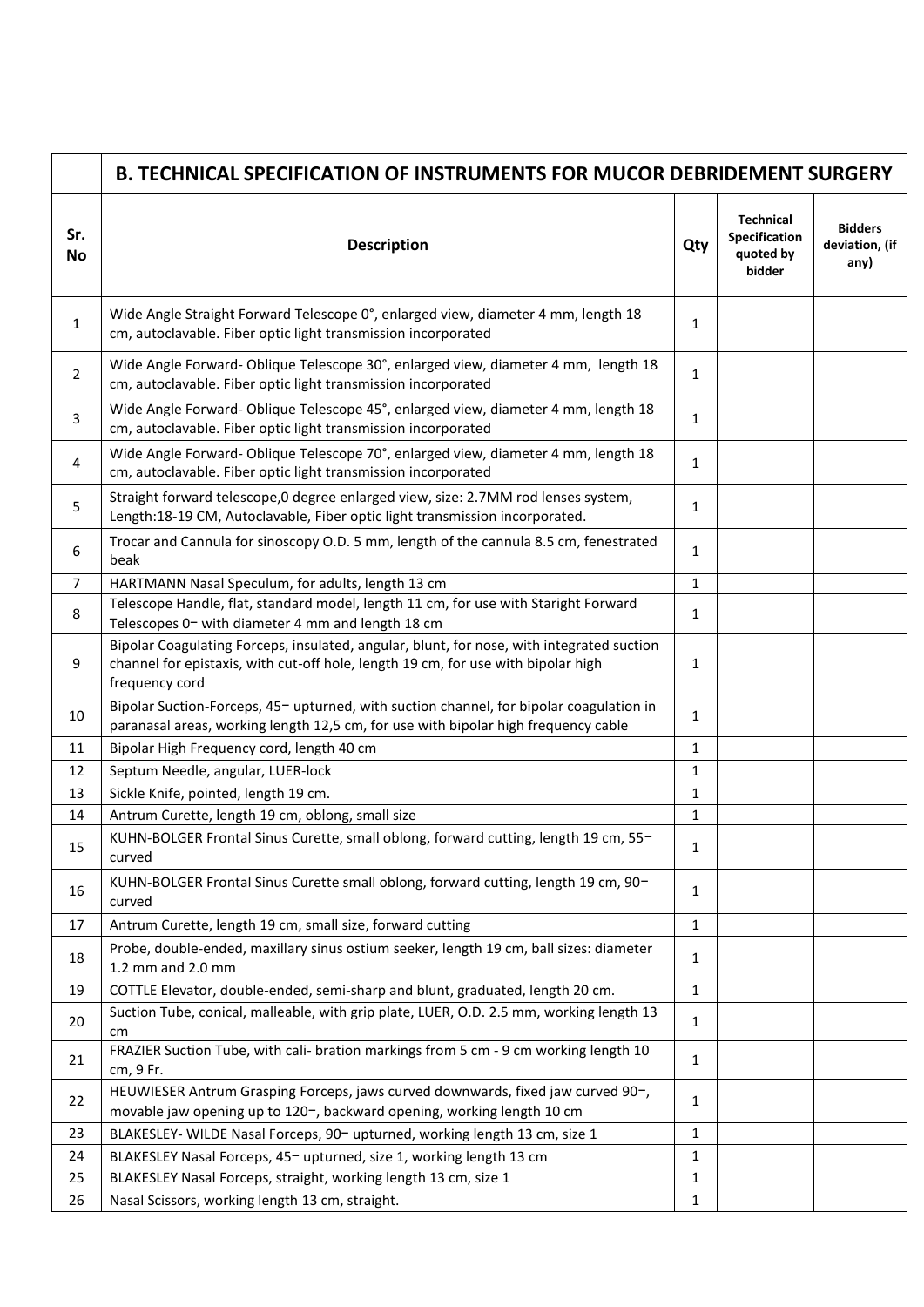| 27 | Forceps, cupped jaws, vertical opening, working length 12 cm, 65-uptur-ned, jaws<br>diameter 3 mm                                                                                        | $\mathbf{1}$   |  |
|----|------------------------------------------------------------------------------------------------------------------------------------------------------------------------------------------|----------------|--|
| 28 | Forceps, cupped jaws, horizontal opening, working length 12 cm, 65-uptur-ned, jaws<br>diameter 3 mm                                                                                      | $\mathbf{1}$   |  |
| 29 | Biopsy and Grasping Forceps, very fine, sheath diameter: 1.5 mm, working length: 14<br>cm, with 3 mm oval cupped jaws.                                                                   | 1              |  |
| 30 | Antrum Punch, working length 10 cm, left side downward and forward cutting                                                                                                               | 1              |  |
| 31 | Antrum Punch, working length 10 cm, right side downward and forward cutting                                                                                                              | $\mathbf{1}$   |  |
| 32 | Antrum Punch, working lenght 10 cm, left side backward cutting.                                                                                                                          | 1              |  |
| 33 | Antrum Punch, working lenght 10 cm, right side backward cutting.                                                                                                                         | $\mathbf{1}$   |  |
| 34 | Nasal Cutting Forceps, working length 13 cm                                                                                                                                              | 1              |  |
| 35 | Suction Punch with inside suction channel, working length 10 cm, size 1, straight                                                                                                        | $\mathbf{1}$   |  |
| 36 | Suction Punch, with inside suction channel, working length 10 cm, size 1, 30- upturned                                                                                                   | $\mathbf{1}$   |  |
| 37 | Biopsy and Grasping Forceps, vertical opening, distal end malleable, with 4 mm cupped<br>jaws, for sinoscopy to be used through trocar, working length 18 cm                             | $\mathbf{1}$   |  |
| 38 | Punch, circular cutting for sphenoid, ethmoid and choanalatresia, working length 18 cm,<br>diameter 4.5 mm                                                                               | $\mathbf{1}$   |  |
| 39 | Punch, circular cutting, 65 deg upturned, for frontal Sinus/Recess, working length 17<br>cm, diameter 3.5 mm                                                                             | $\mathbf{1}$   |  |
| 40 | Bipolar suction forceps, 15deg, 45 deg upturned 11-13cm                                                                                                                                  | $\mathbf{1}$   |  |
| 41 | Bipolar High Frequency cord, with two 2 mm cable sockets for bipolar coagulating<br>forceps and standard pin for connection to all current bipolar cables, length 40 cm                  | $\overline{2}$ |  |
| 42 | MONTGOMERY-YOUNGS Clip Applicator, for endonasal sphenopalantine artery ligature,<br>with suction channel, handle with spring, straight, with cleaning connector, working<br>length 13cm | $\mathbf{1}$   |  |
| 42 | Titanium LT200, medium, 5mm, sterile, package of 36 cartidges with 6 clips each                                                                                                          | 1              |  |
|    | ALL the above equipment's should be from Same manufacturer                                                                                                                               |                |  |
|    | Must have FDA & CE/ISO Certificate                                                                                                                                                       |                |  |

|           | <b>SPECIFICATION OF MAIN CONSOLE FOR MICRO DEBRIDER</b>                                                                                                                                                                                                   |                                                              |                                       |  |  |
|-----------|-----------------------------------------------------------------------------------------------------------------------------------------------------------------------------------------------------------------------------------------------------------|--------------------------------------------------------------|---------------------------------------|--|--|
| Sr.<br>No | <b>Technical Specification</b>                                                                                                                                                                                                                            | <b>Technical</b><br><b>Specification quoted</b><br>by bidder | <b>Bidders deviation,</b><br>(if any) |  |  |
| 43        | Should be a versatile powered ENT system, that lets to choose just the power<br>required for various ENT and Aesthetic related surgeries                                                                                                                  |                                                              |                                       |  |  |
| 44        | The system should be suitable for wide variety of procedures ranging from<br>Rhinology, Other transnasal procedures, Otology/ Neuro otology /<br>Nasopharyngeal / laryngeal / tracheal / bronchial                                                        |                                                              |                                       |  |  |
| 45        | Should drive the hand piece for Adenoid specific application.                                                                                                                                                                                             |                                                              |                                       |  |  |
| 46        | Should have in built user friendly interactive menu and illustrative help guide.                                                                                                                                                                          |                                                              |                                       |  |  |
| 47        | Should have large Touch screen monitor                                                                                                                                                                                                                    |                                                              |                                       |  |  |
| 48        | The various parameters should be able to adjust either from touch screen panel or<br>from the multifunction foot switch                                                                                                                                   |                                                              |                                       |  |  |
| 49        | Should be able to connect multiple hand pieces at a time like debrider hand pieces<br>(Up to 7500 RPM in Oscillating mode & 30000 RPM in Forward mode), low speed<br>Otology drills (Up to 16000 RPM) and High speed Otology drills (Up to 60000<br>RPM). |                                                              |                                       |  |  |
| 50        | Console should recognize the various hand pieces and automatically adjust the<br>settings accordingly.                                                                                                                                                    |                                                              |                                       |  |  |
| 51        | Should have inbuilt pumps each for Irrigation (5Cc / Min to 100Cc / Min) and<br>Cooling.                                                                                                                                                                  |                                                              |                                       |  |  |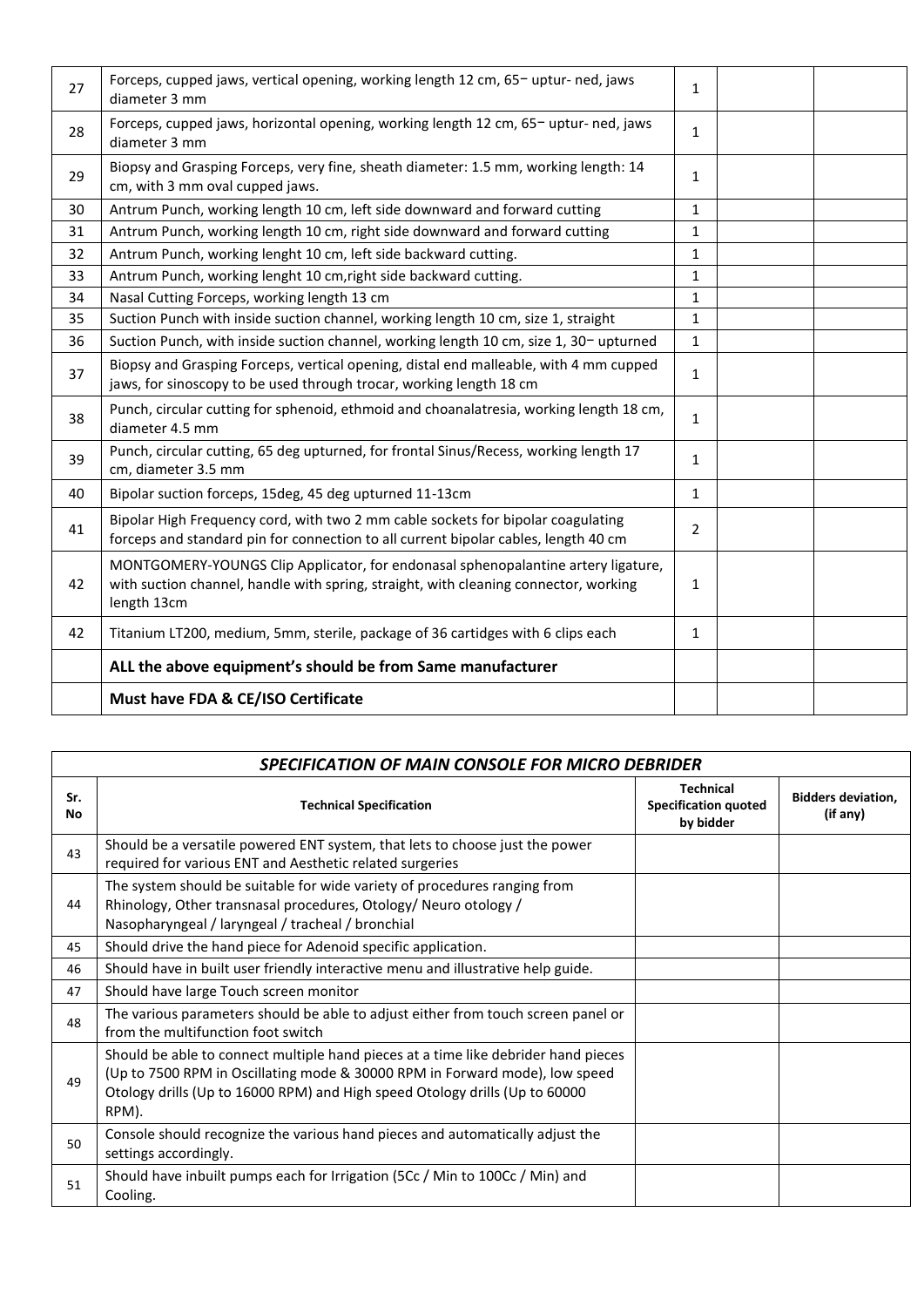| Sr.<br>No | <b>Technical Specification</b>                                                                                                                                                             | <b>Technical</b><br><b>Specification quoted</b><br>by bidder | <b>Bidders deviation,</b><br>(if any) |
|-----------|--------------------------------------------------------------------------------------------------------------------------------------------------------------------------------------------|--------------------------------------------------------------|---------------------------------------|
| 52        | Should have multifunction ergonomically designed foot control with light emission<br>for easy identification.                                                                              |                                                              |                                       |
| 53        | Should be able to control Speed / Mode, Forward / Reverse toggle, Active hand<br>piece change from the Foot control itself.                                                                |                                                              |                                       |
| 54        | Should have option for remote control Irrigation to operate from sterile area.                                                                                                             |                                                              |                                       |
| 55        | Should have in built Lens cleaning system.                                                                                                                                                 |                                                              |                                       |
| 56        | Should have 0 Degree, 30 Degree, 45 Degree & 70 Degree endoscope sheath<br>compatibility for Automatic Lens cleaning system.                                                               |                                                              |                                       |
| 57        | Main Console should have an option to operate manual foot paddle from console<br>itself in case the foot paddle are not working.                                                           |                                                              |                                       |
| 58        | Should have the provision to mount the console on various sizes of IV pole.                                                                                                                |                                                              |                                       |
|           | SPECIFICATION OF HIGH SPEED MICRO DEBRIDER HAND PIECE                                                                                                                                      |                                                              |                                       |
| 59        | Should be compatible with main console.                                                                                                                                                    |                                                              |                                       |
| 60        | Should be able work up to the speed of 30000 RPM in forward rotation and<br>7500RPM in oscillation mode.                                                                                   |                                                              |                                       |
| 61        | Should have fingertip control to rotate only the tip of the blade up to 360 deg.                                                                                                           |                                                              |                                       |
| 62        | Should have straight suction path to reduce clogging and allow efficient tissue<br>removal.                                                                                                |                                                              |                                       |
| 63        | Should have integrated blade locking system to lock the blade tip rotation.                                                                                                                |                                                              |                                       |
| 64        | Should have integrated side grooves and cable clips to provide better tubing<br>management.                                                                                                |                                                              |                                       |
| 65        | Should have Titanium body to avoid rusting.                                                                                                                                                |                                                              |                                       |
| 66        | Should be light in weight and ergonomically designed.                                                                                                                                      |                                                              |                                       |
| 67        | Should be able to operate 120 Degree curved blade for Maxillary Sinus<br>Application.                                                                                                      |                                                              |                                       |
| 68        | Should be able to operate Diamond & Cutting burs for DCR Surgeries. Should have<br>provision to operate Inferior Turbinate blade for Turbinoplasty and Adenoid blade<br>for Adenoidectomy. |                                                              |                                       |
| 69        | Should be compatible with Frontal Trephination System for some specific Frontal<br>Sinus Surgery.                                                                                          |                                                              |                                       |
| 70        | Should be compatible to operate Endoscopic Skull Base Bur at 30,000 rpm speed.                                                                                                             |                                                              |                                       |

| <b>Specifications for High Speed Electric Drill Handpiece</b> |                                                                                                                                     |                                                              |                                          |  |  |
|---------------------------------------------------------------|-------------------------------------------------------------------------------------------------------------------------------------|--------------------------------------------------------------|------------------------------------------|--|--|
| Sr.<br>No.                                                    | <b>Technical Specification</b>                                                                                                      | <b>Technical</b><br><b>Specification</b><br>quoted by bidder | <b>Bidders</b><br>deviation, (if<br>any) |  |  |
| 71                                                            | Drill handpiece should be ergonomically designed and easy to hold while<br>operating.                                               |                                                              |                                          |  |  |
| 72                                                            | Drill must be useful for lateral skull base, transnasal skull base & oncology<br>procedures.                                        |                                                              |                                          |  |  |
| 73                                                            | The system should have electric motor which has maximum stall torque more than<br>42 mNM.                                           |                                                              |                                          |  |  |
| 74                                                            | Motor should run up to maximum speed of 75000 RPM                                                                                   |                                                              |                                          |  |  |
| 75                                                            | Weight of the drill should not be more than 90 grams and length should be less<br>than 11.0 cm with diameter not exceeding 1.70 cm. |                                                              |                                          |  |  |
| 76                                                            | Should have integrated cable to connect to the console.                                                                             |                                                              |                                          |  |  |
| 77                                                            | Motor should not require any lubrication for movement.                                                                              |                                                              |                                          |  |  |
| 78                                                            | Handpiece should have quick release and lock system for tools and attachment.                                                       |                                                              |                                          |  |  |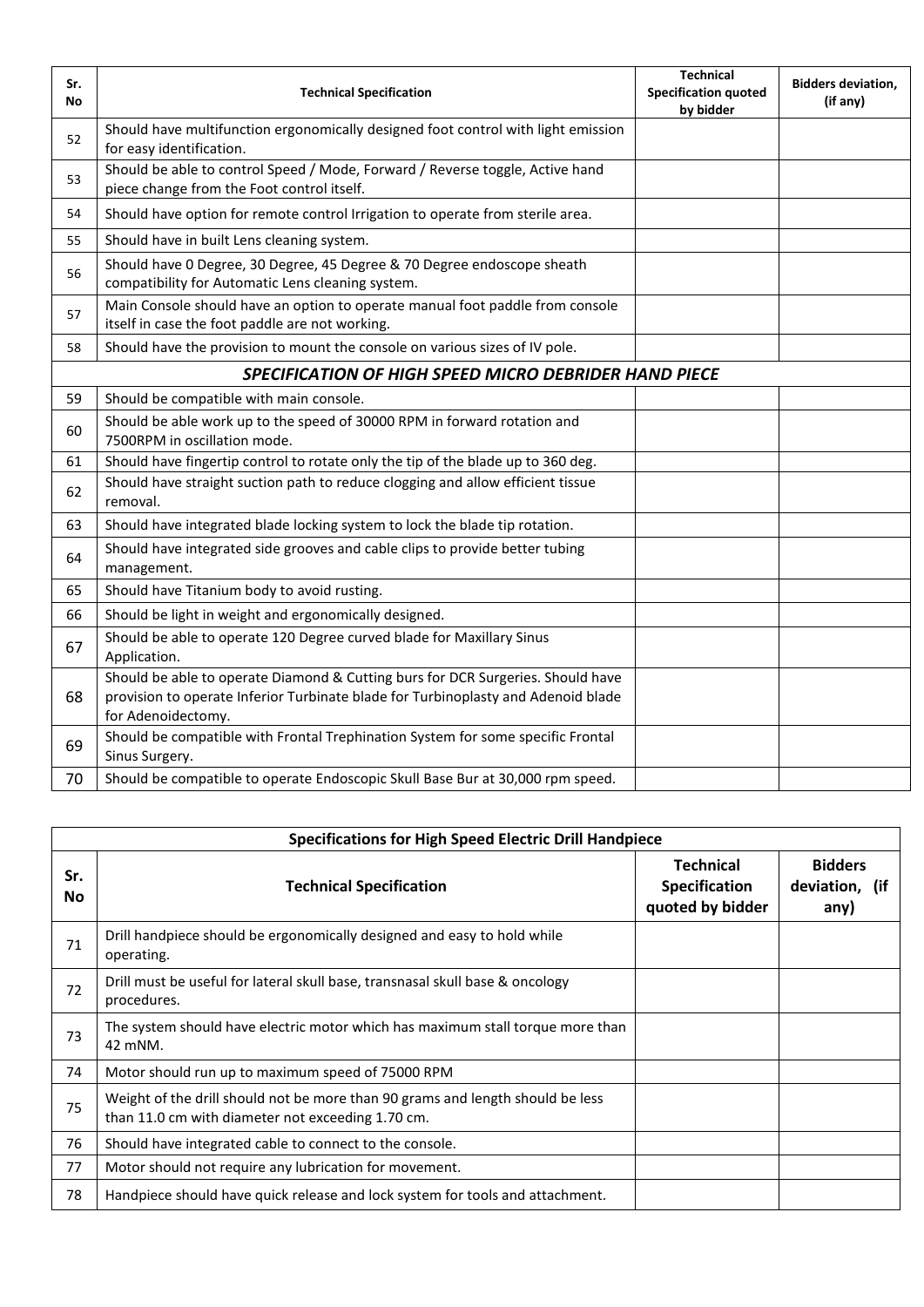| Sr.<br>No. | <b>Technical Specification</b>                                                                                                                    | <b>Technical</b><br><b>Specification</b><br>quoted by bidder | <b>Bidders</b><br>deviation,<br>(if any) |
|------------|---------------------------------------------------------------------------------------------------------------------------------------------------|--------------------------------------------------------------|------------------------------------------|
| 79         | The handpiece should be provided with one straight and one angled attachment.                                                                     |                                                              |                                          |
| 80         | The handpiece should be compatible with trans nasal skull base burrs with inbuilt<br>irrigation which should be directly attachable to the motor. |                                                              |                                          |
| 81         | Drill must be provided with variety cutting and diamond burs.                                                                                     |                                                              |                                          |
| 82         | Drill should have an upgradable option to attach variable length straight and<br>variable length angled attachment.                               |                                                              |                                          |
| 83         | Drill must be provided with irrigation tubing which can be programmed to provide<br>intermittent or continuous irrigation.                        |                                                              |                                          |
| 84         | Drill should have option of directly fitting curved burs with inbuilt irrigation.                                                                 |                                                              |                                          |